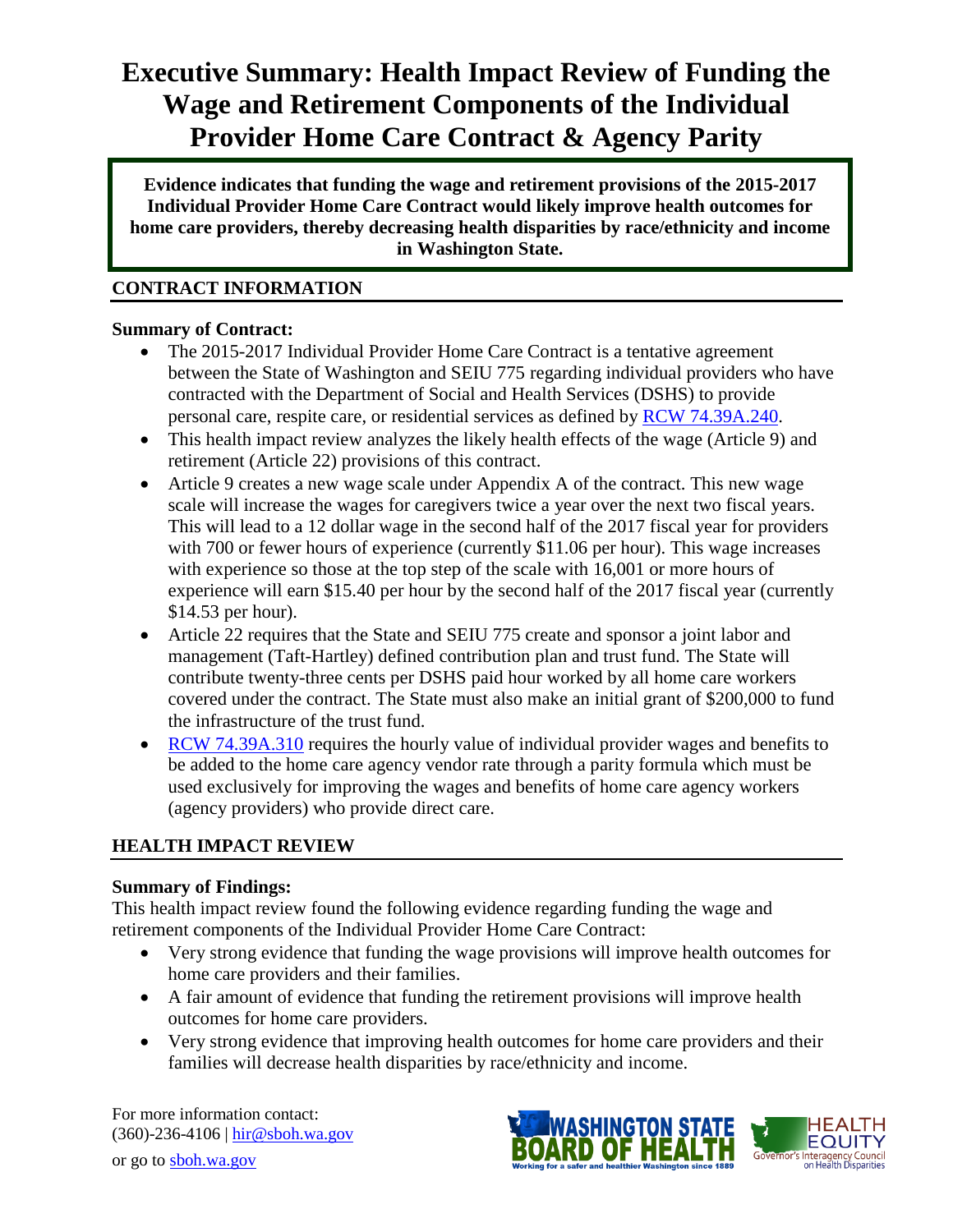# **Health Impact Review of Funding the Wage and Retirement Components of the Individual Provider Home Care Contract & Agency Parity**

# **May 28, 2015**

Author: Sierra Rotakhina Contributor/Reviewer: Christy Hoff Reviewer: Michelle Davis Reviewer: Kelie Kahler

# **Acknowledgements**

We would like to thank the individuals who provided data and technical support for this health impact review.

# **Contents**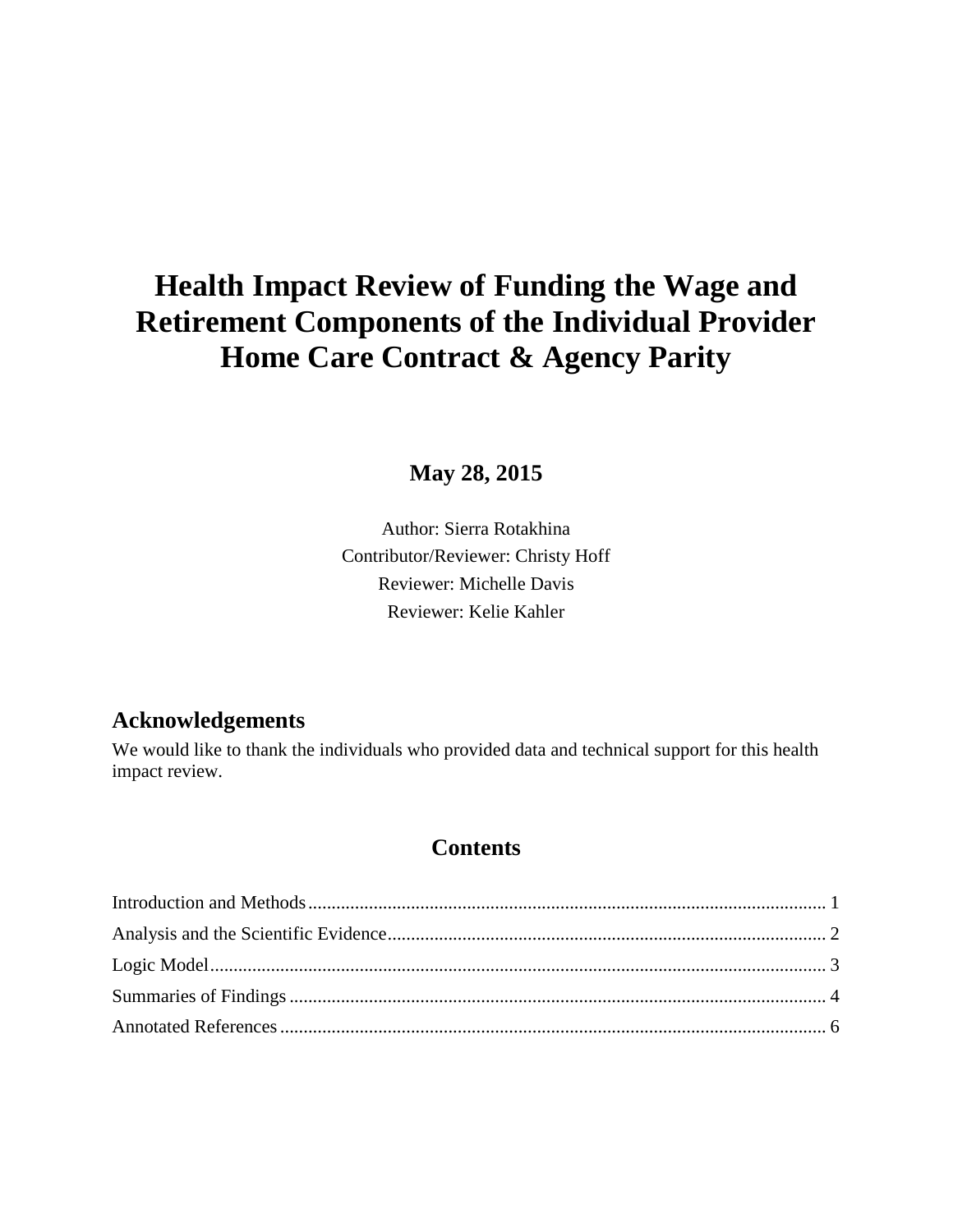# **Introduction and Methods**

<span id="page-2-0"></span>A health impact review is an analysis of how a proposed legislative or budgetary change will likely impact health and health disparities in Washington State [\(RCW 43.20.285\)](http://apps.leg.wa.gov/rcw/default.aspx?cite=43.20.285). For the purpose of this review 'health disparities' have been defined as the differences in disease, death, and other adverse health conditions that exist between populations [\(RCW 43.20.270\)](http://apps.leg.wa.gov/rcw/default.aspx?cite=43.20.270). This document provides summaries of the evidence analyzed by State Board of Health staff during the health impact review of funding the wage and retirement components of the Individual Provider Home Care Contract & Agency Parity.

Staff analyzed these provisions of the contract and created a logic model depicting possible pathways leading from funding these provisions to health outcomes. We consulted with experts and conducted objective reviews of the literature for each pathway using databases including PubMed and Google Scholar. The term home care provider is used throughout this review to represent both individual providers (who are employed directly by the client to provide home care) and agency providers (who are employed by a home care agency to provide care).

The following pages provide a detailed analysis of the contract, a logic model, summaries of evidence, and annotated references. The logic model is presented both in text and through a flowchart (Figure 1). The logic model includes information on the strength of the evidence for each relationship. The strength-of-evidence is defined using the following criteria:

- Not well researched: the literature review vielded few if any studies or only vielded studies that were poorly designed or executed or had high risk of bias.
- **A fair amount of evidence:** the literature review yielded several studies supporting the association, but a large body of evidence was not established; or the review yielded a large body of evidence but findings were inconsistent with only a slightly larger percent of the studies supporting the association; or the research did not incorporate the most robust study designs or execution or had a higher than average risk of bias.
- **Strong evidence:** the literature review yielded a large body of evidence on the relationship (a vast majority of which supported the association) but the body of evidence did contain some contradictory findings or studies that did not incorporate the most robust study designs or execution or had a higher than average risk of bias; or there were too few studies to reach the rigor of 'very strong evidence'; or some combination of these.
- **Very strong evidence:** the literature review yielded a very large body of robust evidence supporting the association with few if any contradictory findings. The evidence indicates that the scientific community largely accepts the existence of the association.

Staff made modifications to these criteria at the start of the 2015 legislative session beginning January 12, 2015. Therefore strength-of-evidence rankings may not be comparable between reviews completed before and those completed after this date. This review was subject to time constraints, which influenced the scope of work for this review. The annotated references are only a representation of the evidence and provide examples of current research. In some cases only a few review articles or meta-analyses are referenced. One article may cite or provide analysis of dozens of other articles. Therefore the number of references included in the bibliography does not necessarily reflect the strength-of-evidence. In addition, some articles provide evidence for more than one research question so they are referenced multiple times.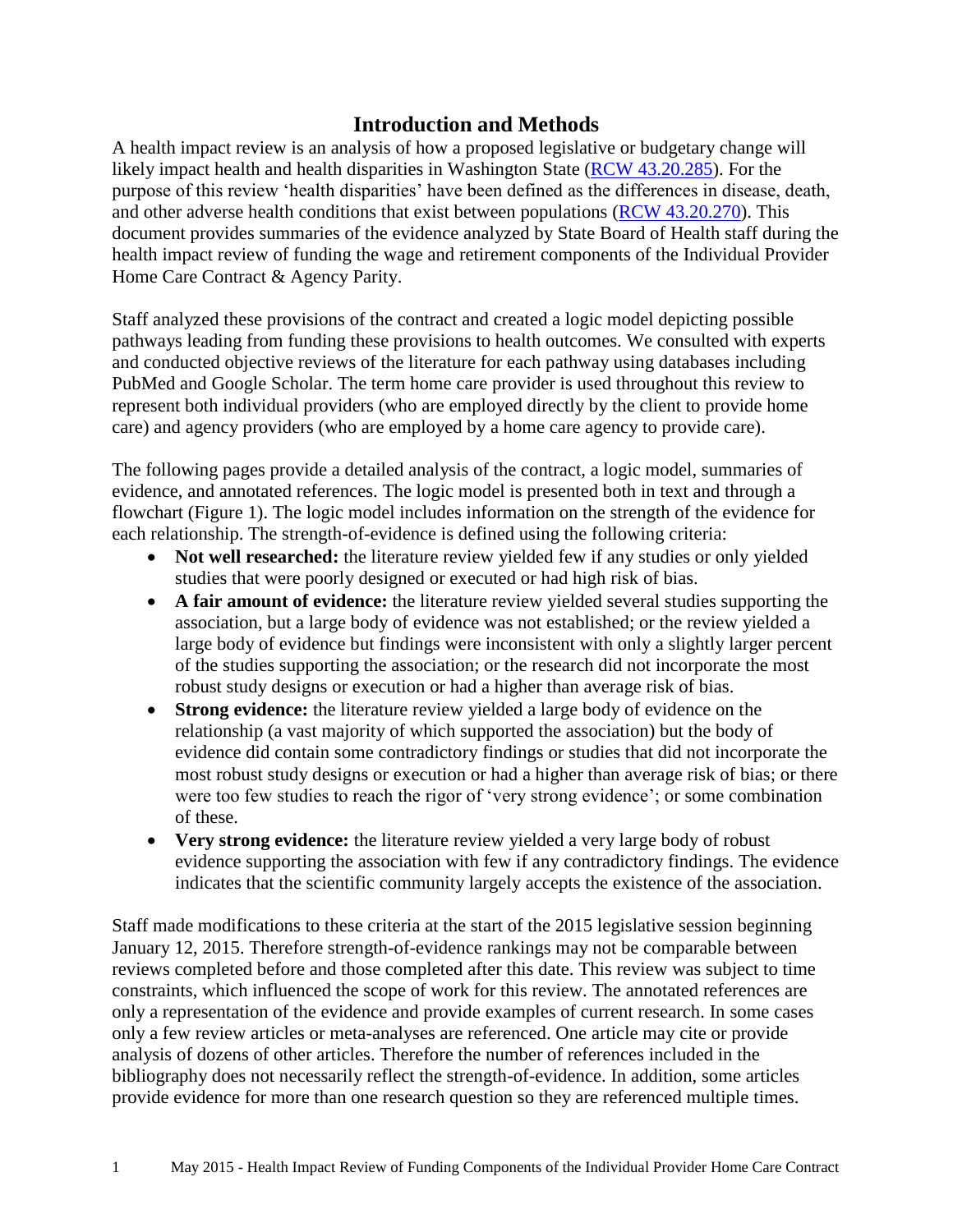# **Analysis and the Scientific Evidence**

<span id="page-3-0"></span>*Summary of the wage and retirement provisions of the Individual Provider Home Care Contract*

- The 2015-2017 Individual Provider Home Care Contract is a tentative agreement between the State of Washington and SEIU 775 regarding individual providers who have contracted with the Department of Social and Health Services (DSHS) to provide personal care, respite care, or residential services as defined by [RCW 74.39A.240.](http://apps.leg.wa.gov/rcw/default.aspx?cite=74.39A.240)
- This health impact review analyzes the likely health effects of the wage (Article 9) and retirement (Article 22) provisions of this contract.
- Article 9 creates a new wage scale under Appendix A. This new wage scale will increase the wages for caregivers twice a year over the next two fiscal years. This will lead to a 12 dollar wage in the second half of the 2017 fiscal year for providers with 700 or fewer hours of experience (currently \$11.06 per hour). This wage increases with experience so those at the top step of the scale with 16,001 or more hours of experience will earn \$15.40 per hour by the second half of the 2017 fiscal year (currently \$14.53 per hour).
- Article 22 requires that the State and SEIU 775 create and sponsor a joint labor and management (Taft-Hartley) defined contribution plan and trust fund. The State will contribute twenty-three cents per DSHS paid hour worked by all home care workers covered under the contract. The State must also make an initial grant of \$200,000 to fund the infrastructure of the trust fund.
- [RCW 74.39A.310](http://app.leg.wa.gov/rcw/default.aspx?cite=74.39A.310) requires the hourly value of individual provider wages and benefits to be added to the home care agency vendor rate through a parity formula which must be used exclusively for improving the wages and benefits of home care agency workers (agency providers) who provide direct care.

#### *Health impact of funding these provisions of the Individual Provider Home Care Contract*

Evidence indicates that funding the wage and retirement provisions of the 2015-2017 Individual Provider Home Care Contract would likely improve health outcomes for home care providers, thereby decreasing health disparities by race/ethnicity and income in Washington State.

#### *Pathways to health impacts*

The potential pathways leading from funding the wage and retirement provisions of the Individual Provider Home Care Contract to decreased health disparities are depicted in Figure 1. There is very strong evidence that increased wages for home care providers will likely improve health outcomes for these employees and their families.<sup>[1-7](#page-7-1)</sup> There is a fair amount of evidence that providing retirement benefits will improve health outcomes for home care providers.<sup>[8-10](#page-8-0)</sup> There is very strong evidence that improving health outcomes for home care providers will likely decrease health disparities by race/ethnicity<sup>[1](#page-7-1)[,2](#page-7-2)[,11-16](#page-9-0)</sup> and income.<sup>[1-7](#page-7-1)[,14](#page-10-0)[,16](#page-11-0)[,17](#page-11-1)</sup>

#### *Magnitude of impact*

There are about 33,000 individual providers and 8,000 agency providers in Washington who will be impacted by this contract.<sup>[18](#page-12-0)</sup> These providers and their families will benefit directly from the wage increases and retirement benefits if these provisions are funded. The health benefits associated with increased wage and retirement benefits are meaningful and include improved oral health; lower rates of depression, acute and recurring infections, obesity, and mobilitylimiting disabilities; and lower mortality risk. $1-10$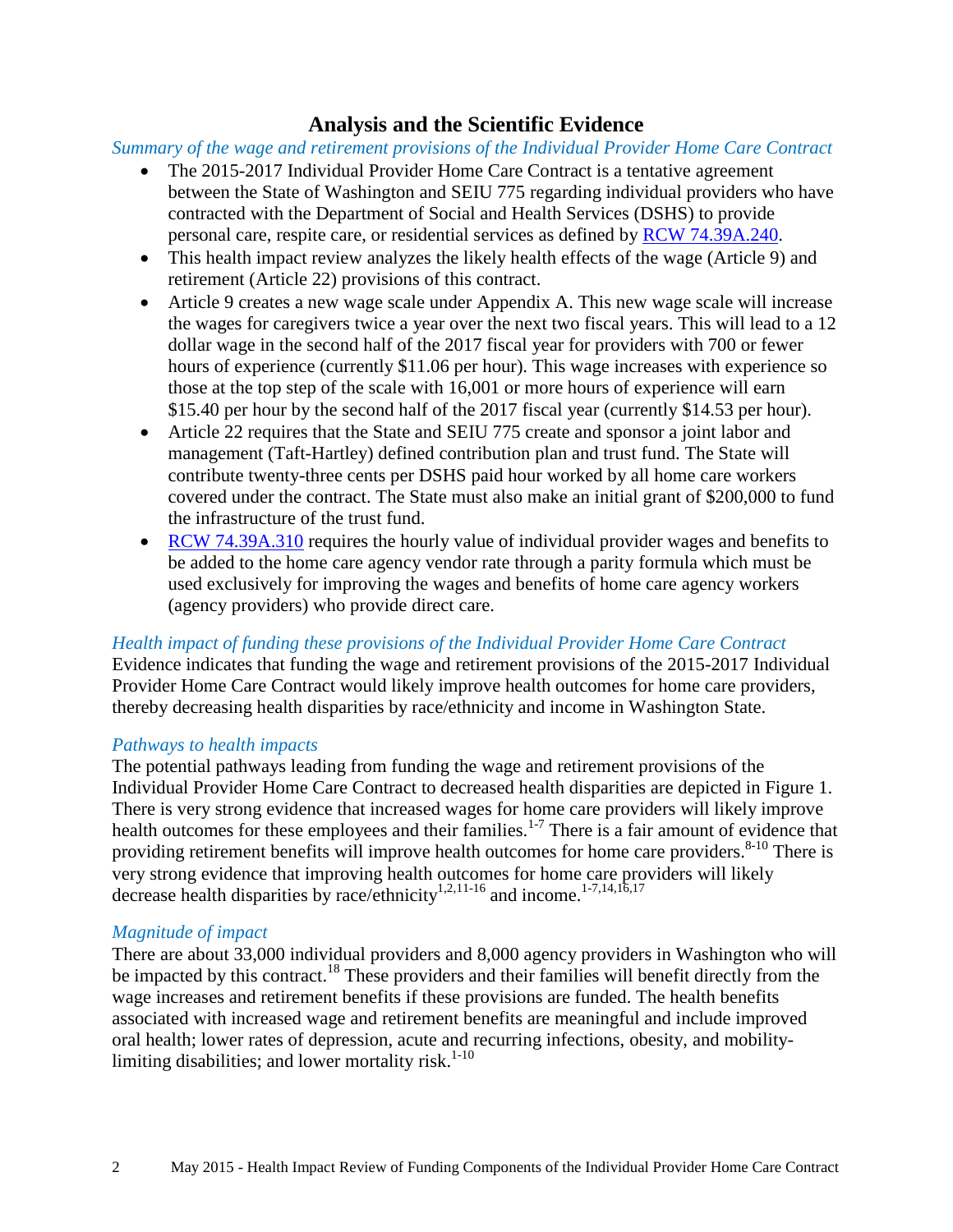# **Logic Model**

<span id="page-4-0"></span>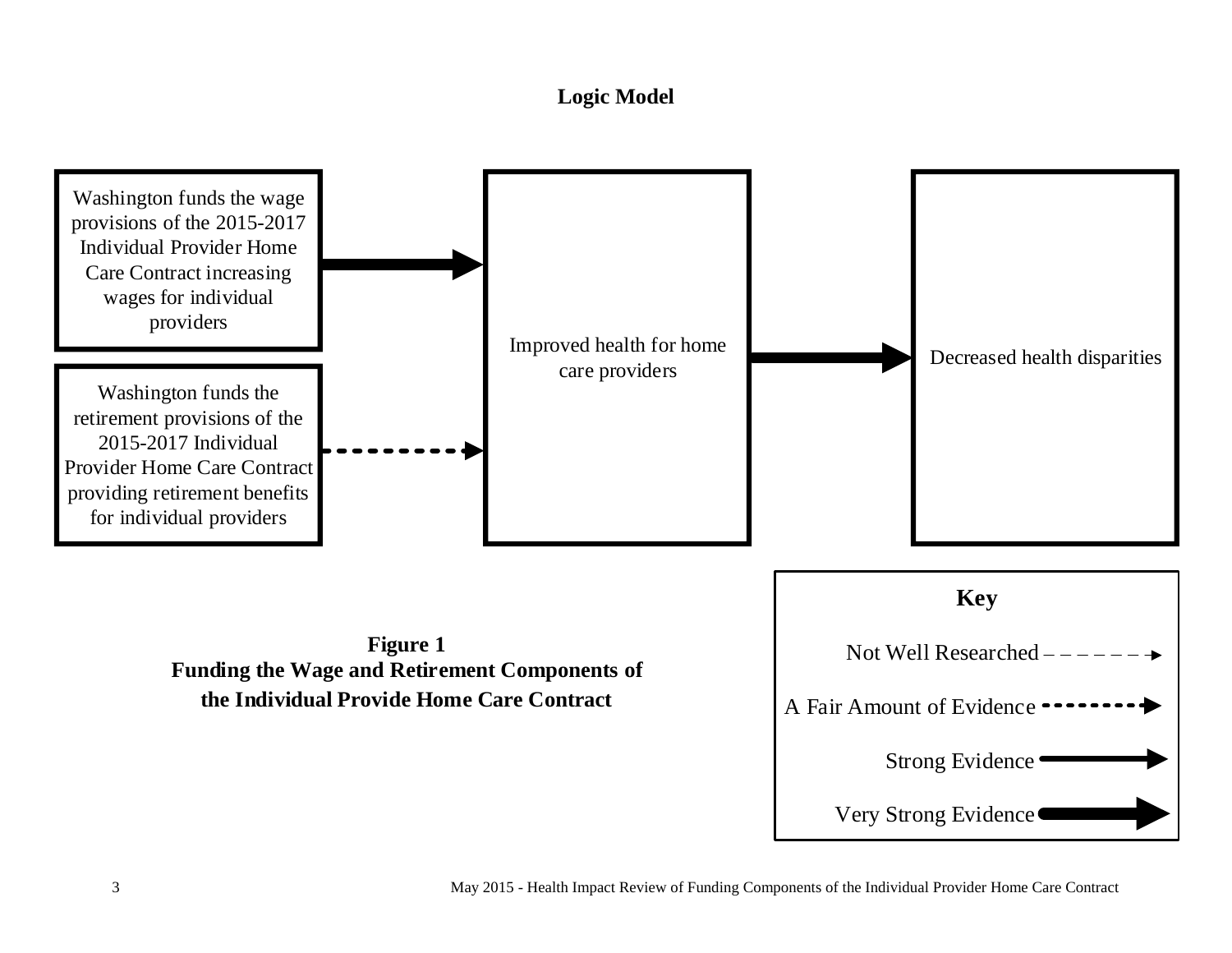# **Summaries of Findings**

#### <span id="page-5-0"></span>**Will increasing wages for home care providers improve health outcomes for these providers?**

There is very strong evidence that increased income is associated with improved health outcomes for employees and their families. There is a very large body of robust evidence supporting the association between income and health. The research shows a relationship between low income and, for example, depression, acute and recurring infections, poor overall heath-status, higher body mass index (BMI), and poor oral health. $1.7$  Low socioeconomic status in the first five years of life also has negative health outcomes in later childhood and adolescence.[5](#page-7-3) Data indicate that this correlation between low income and poor health does exist in Washington State.<sup>[1](#page-7-1)[,2](#page-7-2)[,4](#page-7-4)[,7](#page-8-1)</sup>

#### **Will providing retirement benefits to home care providers improve health outcomes for these providers?**

There is a fair amount of evidence that retirement benefits are associated with improved health outcomes for beneficiaries. Retirement, pension, Social Security, and Supplemental Security Income benefits have been linked to decreased mobility-limiting disabilities and mortality among older adults.<sup>[8-10](#page-8-0)</sup> Due to time limitations we focused this literature search specifically on studies analyzing the direct connection between retirement-type benefits and health among older adults and did not expand the scope to include the effects of retirement benefits on increased income/economic security among older adults and the link between economic security and improved health. Including publications on these additional aspects would likely further bolster the evidence for the link between retirement benefits and positive health impacts.

#### **Will improving health for home care providers decrease health disparities?**

There is very strong evidence that improving health for home care providers will decrease health disparities. Provider data from SEIU 775 shows that home care providers in Washington State are more racially diverse, are less likely to be white, and are more likely to have been born outside of the U.S. than the general state population.<sup>[16,](#page-11-0)[18](#page-12-0)</sup> Data from February of 2015 for nearly 20,000 home care providers in Washington (representing nearly half of the individual providers and agency providers who will likely be impacted by this contract) provided by SEIU 775 indicate that this provider population is made up of about 32.8% individuals of color and American Indian/Alaska Natives (AI/AN).<sup>[18](#page-12-0)</sup> According to data from the Office of Financial Management, in 2014 the state population was made up of about 29.2% people of color and AI/ANs.<sup>[19](#page-12-1)</sup> These demographic trends are also found in the national literature on home care providers.<sup>[11,](#page-9-0)[13-15](#page-10-1)</sup> In Washington State people of color and AI/ANs are more likely than their white counterparts to have worse health outcomes;  $\frac{1}{2}$ ; therefore improving health outcomes for home care providers can reduce disparities by race/ethnicity.

Data from Washington as well as national data also indicate that home care providers are more likely to earn lower wages or to live in poverty than the average population or other individuals in the workforce.<sup>[14,](#page-10-0)[16,](#page-11-0)[17](#page-11-1)</sup> Because income has such a large impact on health, as discussed above, low income populations face disparities in many health measures.<sup>[1-7](#page-7-1)</sup> Improving health outcomes for home care providers therefore also has potential to decrease health disparities by income in Washington.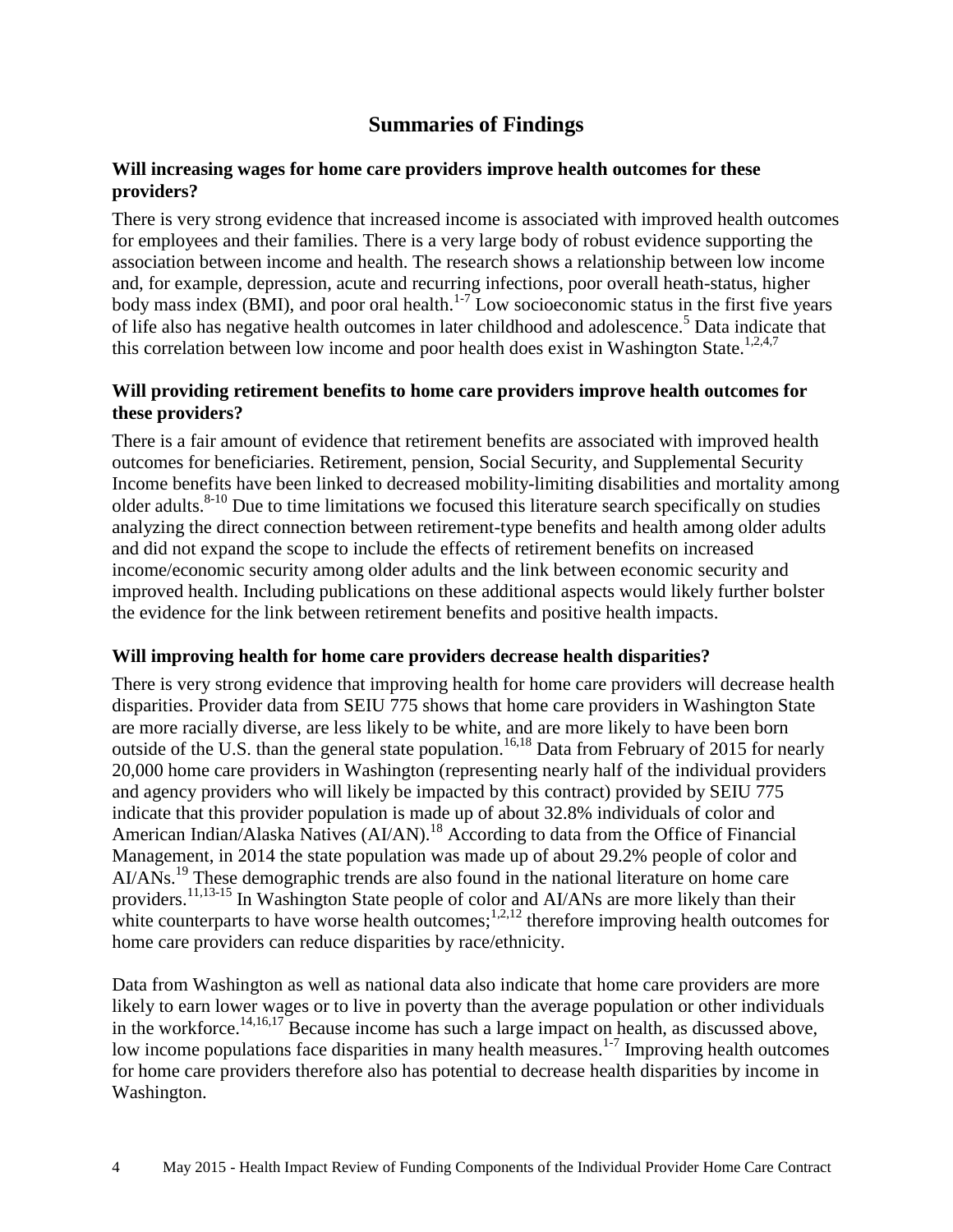#### **Other considerations**

#### *Individual provider turnover and quality of care*

We also explored the connection between wages and benefits and turnover among home care providers, and how turnover impacts quality of care and health outcomes for clients. While we did find evidence for the connection between increased wages and benefits and decreased turnover, we did not identify sufficient studies which have measured the impact of turnover among home care providers on quality of care to include this connection in the logic model on page 3.

We found strong evidence that paying higher wages to home care providers is associated with decreased turnover.<sup>[11](#page-9-0)[,13](#page-10-1)[,15,](#page-11-2)[17](#page-11-1)[,20-23](#page-12-2)</sup> Research indicates that agencies paying higher wages had higher worker retention than those paying lower rates,<sup>[15](#page-11-2)</sup> and that increasing wages are associated with decreased turnover in longitudinal studies tracking specific cohorts of home care workers.<sup>[20](#page-12-2)[,22](#page-13-0)</sup> A survey of former home care providers in Washington found that insufficient pay was one of the problems most commonly cited by former home care providers. A lack of pension or retirement benefits was also cited as a problem for these former providers. Twenty-three percent of these providers indicated that the main reason that they left the home care profession was that they wanted better wages and/or benefits. In addition 51% of respondents indicated that higher wages would be the best way to incentivize more workers to enter the home care profession.<sup>[17](#page-11-1)</sup>

At least one study found that providers who care for family members may have different motivations or need different incentives than those who care for clients other than a family member.<sup>[13](#page-10-1)</sup> The Washington surveys found that between 59% and 72% of former and current home care providers cared for a family member or somebody that they knew prior to providing care for them.<sup>[17](#page-11-1)</sup> This indicates that studies conducted with providers who are not caring for family members, or those conducted in other states with a smaller percentage of providers caring for family members, may not be fully generalizable to Washington State.

We identified one study which conducted focus groups with Registered Nurse and Registered Practical Nurses who were working in the home care sector. Focus group participants expressed that continuity of care (having the same provider continually care for a home care client) was linked with trusting therapeutic relationships with clients and higher quality care (e.g. better monitoring of changes in clients' conditions).<sup>[23](#page-13-1)</sup> We also found that staff turnover has been associated with decreased quality of care in the healthcare sector in general;<sup>[24](#page-14-0)</sup> however it is not clear how generalizable these studies are to home care workers.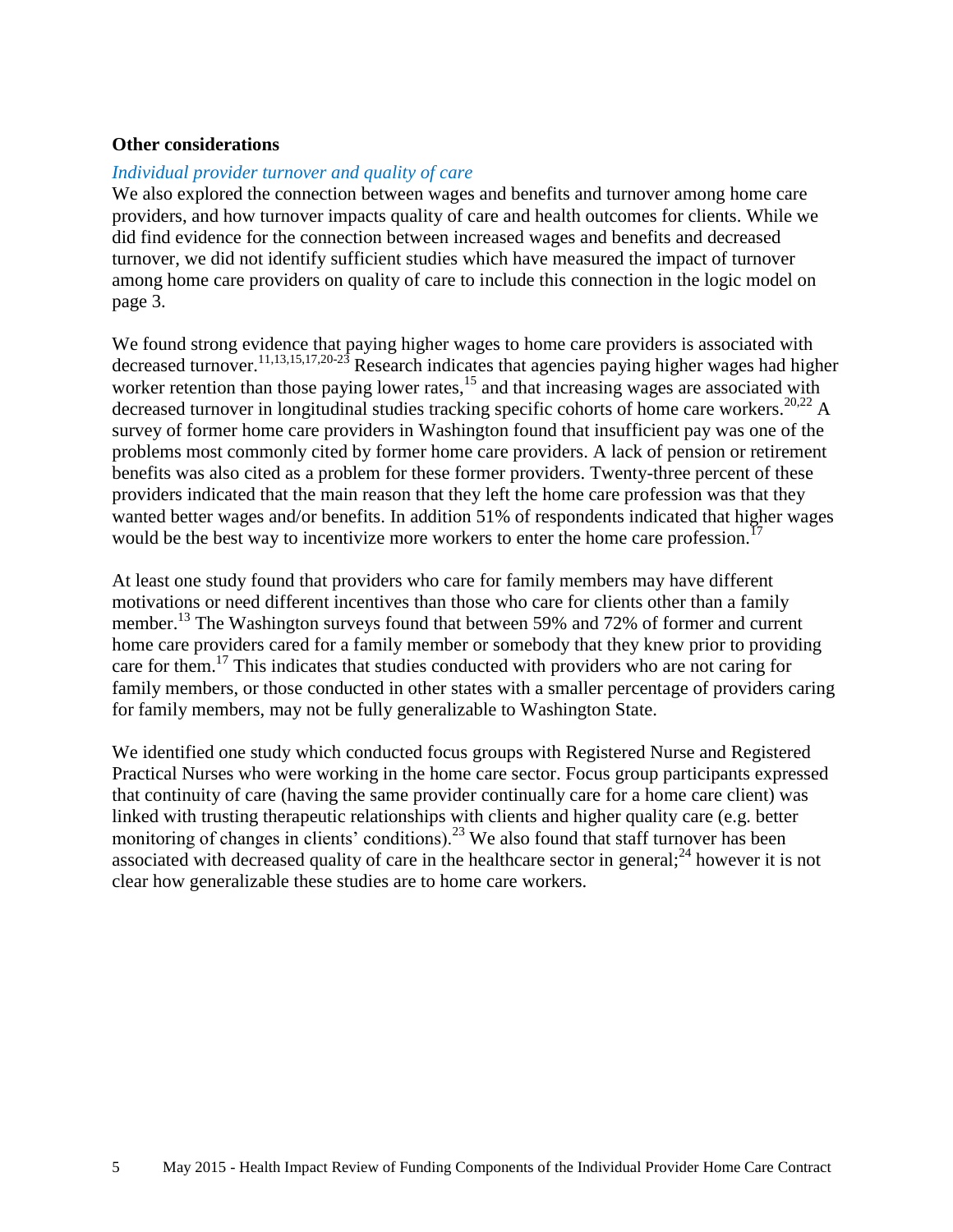# **Annotated References**

## <span id="page-7-1"></span><span id="page-7-0"></span>**1. Boysun M, Wasserman C.** *Health of Washington State Report: Tobacco.* **Washington State Department of Health;2012.**

Washington state Behavioral Risk Factor Surveillance System (BRFSS) data from 2008-2010 indicate that adults with lower incomes are significantly more likely to report smoking cigarettes than their counterparts. AI/AN and black populations also have significantly higher smoking rates than white, Hispanic, and Asian populations.

### <span id="page-7-2"></span>**2. Centers for Disease Control and Prevention. Behavioral Risk Factor Surveillance System Prevalence and Trends Data: Washington-2012. 2012;**

#### **[http://apps.nccd.cdc.gov/brfss/page.asp?cat=XX&yr=2012&state=WA#XX.](http://apps.nccd.cdc.gov/brfss/page.asp?cat=XX&yr=2012&state=WA#XX) Accessed February 11, 2015.**

Behavioral Risk Factor Surveillance System (BRFSS) 2013 data from Washington state show significant correlations between lower income and a number of health indicators including: worse overall self-reported health, depression, asthma, oral health, tobacco use, women's health indicators, health screening rates, physical activity, and limited activity as a result of a disability. BRFSS data from 2011 show that black, AI/AN, and Hispanic respondents are significantly more likely to report fair or poor general health than white or Asian respondents. Participants who identified as multiracial also reported significantly higher rates of asthma than white and Hispanic respondents. These data also show a correlation between higher educational attainment and positive health outcomes for a number of indicators including: oral health, tobacco use, women's health indicators, health screening rates, and physical activity.

## **3. Prause J, Dooley D, Huh J. Income volatility and psychological depression.**  *American Journal of Community Psychology.* **2009;43(1-2):1-2.**

Prause et al. analyzed a sample ( $n = 4,493$ ) from the National Longitudinal Survey of Youth. Researchers found that income volatility was significantly associated with depression; and downward volatility (frequent losses in income) was significantly associated with depression even after controlling for baseline depression. High income appeared to act as a buffer, so those with lower incomes were more vulnerable to the adverse effects of downward volatility.

# <span id="page-7-4"></span>**4. Reed P KD, Cheng E, Kinne S. Washington State Department of Health.** *Health of Washington State Report: Mortality and Life Expectancy.* **2013.**

The authors present Washington state data on mortality and life expectancy. The data show that age-adjusted death rates were higher in Washington census tracks with higher poverty rates. The state data also show that self-reported health status decreases as income decreases.

## <span id="page-7-3"></span>**5. Spencer N, Thanh TM, Louise S. Low income/socio-economic status in early childhood and physical health in later childhood/adolescence: A systematic review.**  *Maternal and Child Health Journal.* **2013;17(3):424-431.**

Spencer et al. conducted a meta-analysis of studies examining the relationship between low socioeconomic status in the first five years of life and physical health outcomes in later childhood and adolescence. Nine studies met the researchers' strict inclusion criteria. The studies indicated significant associations between early childhood low-income status and a number of adverse health outcomes including: activity-limiting illness, parent-reported poor health status,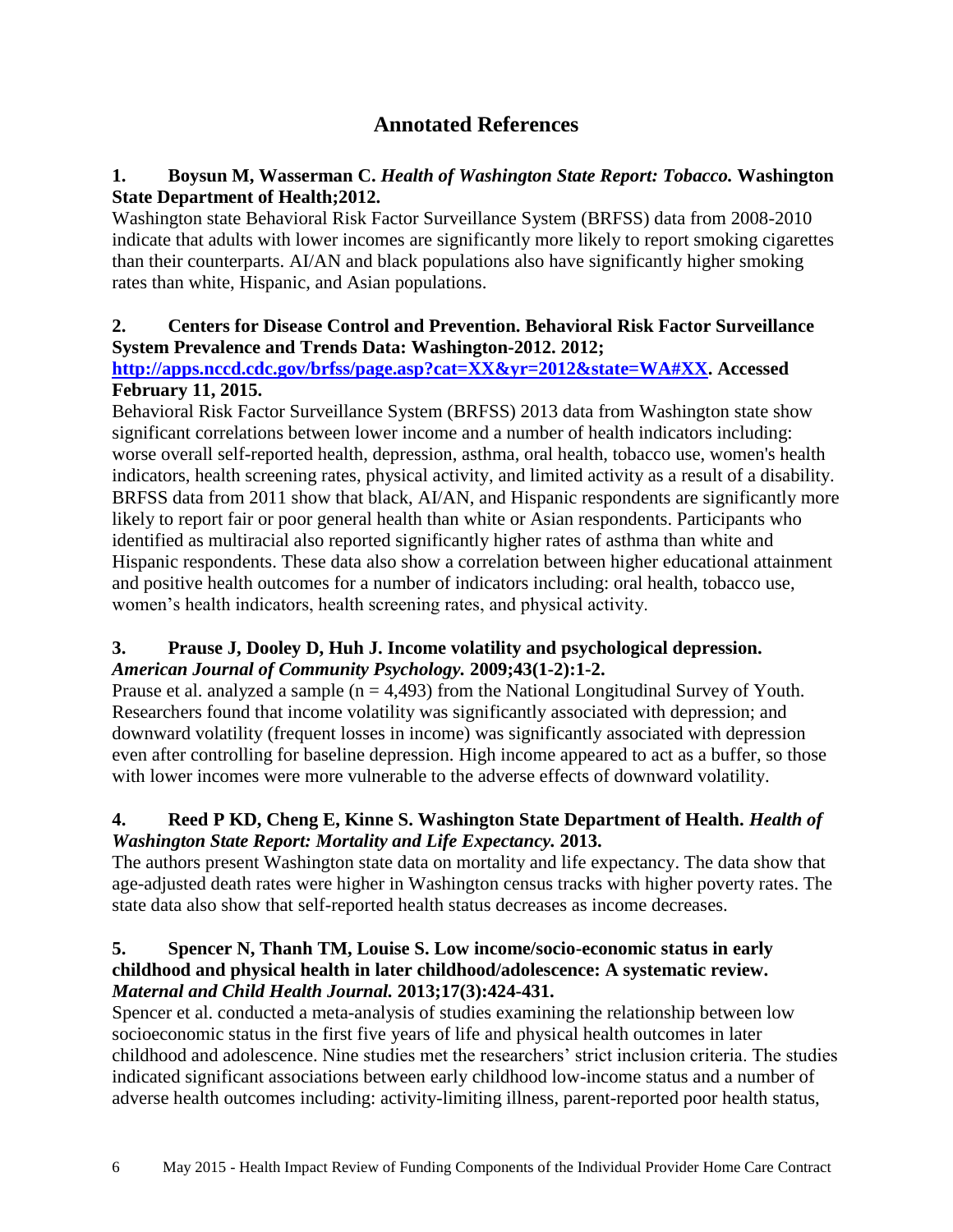acute and recurrent infections, increasing body mass index (BMI), dental caries, and higher rates of hospitalization.

## **6. Subramanyam M, Kawachi I, Berkman L, Subramanian SV. Relative deprivation in income and self-rated health in the United States.** *Social Science and Medicine.*  **2009;69(3):327-334.**

Subramanyam et al. analyzed data from the Current Population Surveys conducted by the United States Census Bureau. Researchers found that individuals from the lowest income category were over five times more likely to report being in poor health than participants from the highest income category. In addition, they found that relative deprivation (the differences in incomes between an individual and others who have higher incomes than that individual [one measure of income inequality]) appeared to explain a large part of this association.

# <span id="page-8-1"></span>**7. VanEenwyk J BG, Bezruchka S, Pobutky, A. Washington State Department of Health. 2013.** *Health of Washington State Report: Social and Economic Determinants of Health.* **2013.**

VanEenwyk et al. conducted a review of the literature on the complex relationships between the social factors that impact health. The authors found that the literature provides extensive evidence of the association between lower income and poor health outcomes.

## <span id="page-8-0"></span>**8. Arno PS, House JS, Viola D, Schechter C. Social Security and mortality: The role of income support policies and population health in the United States.** *Journal of Public Health Policy.* **2011;32(2):234-250.**

Arno et al. cite evidence from several studies which have found pension and Social Security benefits to be associated with improved health and decreased mortality among older adults. The authors analyzed mortality rates from 1900 through 1996 using data provided by the Centers for Disease Control and Prevention. They analyzed these mortality rates in comparison to major changes to Social Security benefits—the 1940 introduction of monthly benefits and the 1970 to 1984 growth in Social Security benefits. The authors compared the rates of change in agespecific mortality rates between the age groups under 65 years and those over 65 years to see if these changes were statistically significantly different during and immediately following the years of major change to Social Security benefits. They found that the decline in mortality rate was steady before 1940 for all four age groups, but immediately after 1940 there was a steeper decline in mortality rates for the two age groups over 65 than for the two age groups under 65. This trend remained even after controlling for GDP growth. This trend was observed again between 1970 and 1984 following increases in Social Security benefits. Linear regression analyses show that the 65 years and older groups saw a significantly greater decline in mortality after 1940 compared with the earlier period while the decline in mortality rates for the younger groups remained the same before and after 1940. The authors note that they believe these findings support the hypothesis that Social Security benefits are associated with decreased mortality rates among older adults, but that they cannot say with certainty what impacts other events in the timeline (e.g. the introduction of antibiotics, the growth of Medicare, etc.) had on the mortality of older adults.

# **9. Herd P, Schoeni RF, House JS. Upstream solutions: Does the Supplemental Security Income program reduce disability in the elderly?** *Milbank Quarterly.* **2008;86(1):5-45.**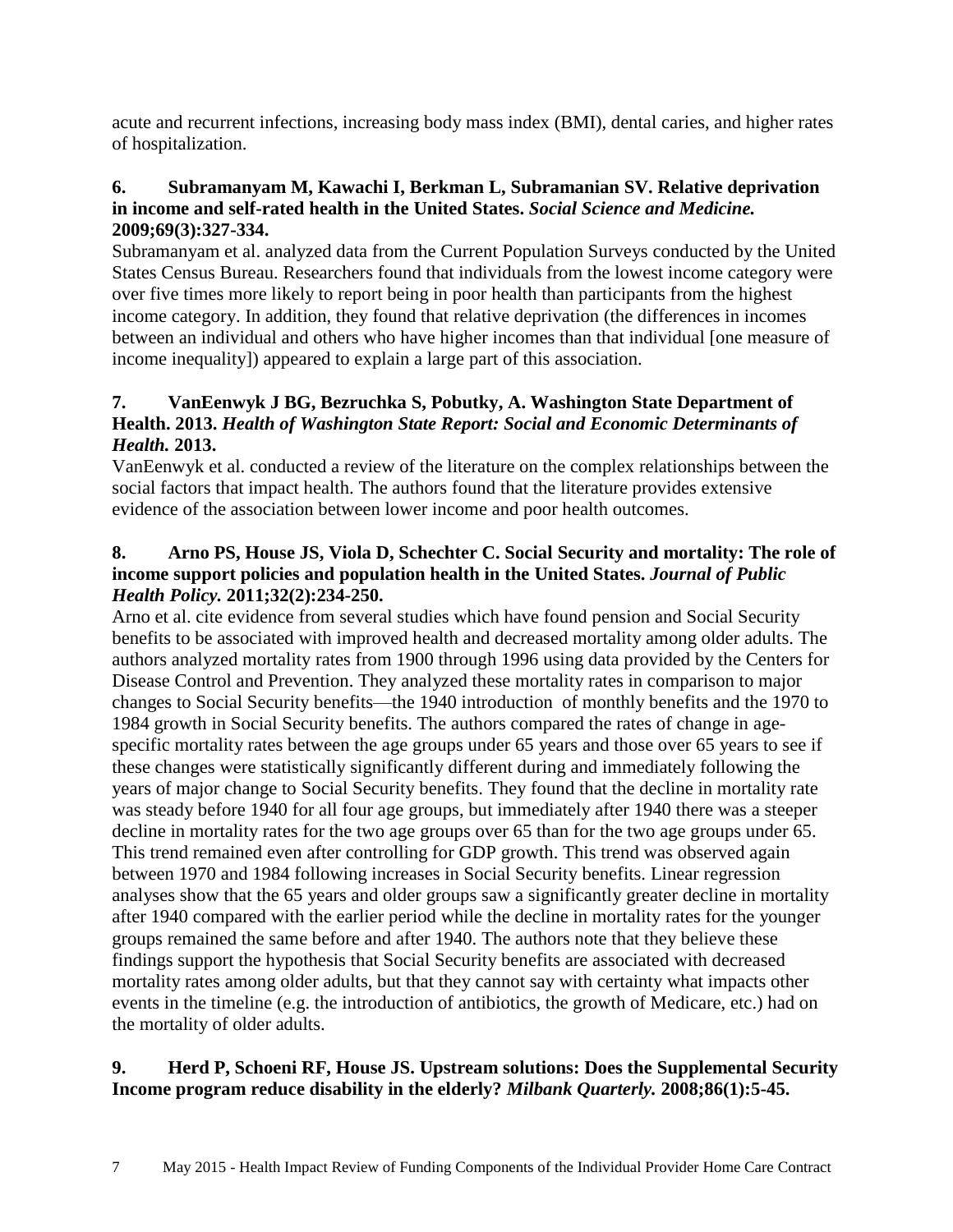Herd et al. provide a review of the literature on the connection between lower income and poorer health outcomes. The authors analyzed health data among older adults from 1990 to 2000 to determine how health correlated with state changes to monthly maximum Supplemental Security Income (SSI) benefits. The authors used 1990 and 2000 census data from 26 states (including Washington State) and the District of Columbia. They did not limit their analysis to the health of individuals receiving SSI benefits, but rather analyzed how increases in the maximum SSI benefits impacted the health of single individuals aged 65 are older regardless of if they received SSI benefits. Herd et al. controlled for a number of demographic characteristics as well as unemployment trends and changes to Medicaid benefits. The authors found that higher SSI benefit levels led to reductions in disability (measured as health conditions that lasted six or more months and that made it difficult of impossible to go outside alone). They found that a \$100 increase in the maximum monthly SSI benefit led to a 0.46% decline in the probability of having a mobility limiting disability. The authors note that this effect is spread across all single older adults while only about 10% of this population reported receiving SSI benefits, indicating that the effect may actually be larger among those actually receiving these benefits. When they focused the analysis on the population below the 26th income percentile (the population most likely to be receiving SSI benefits), the effect increased fourfold. These findings may not be fully generalizable to retirement benefits, but they do provide insight into the impact of small increases in income during retirement, particularly for lower-income older adults.

#### **10. Norström T, Palme J. Public pension institutions and old-age mortality in a comparative perspective.** *International Journal of Social Welfare.*  **2010;19(Supplement):S121-S130.**

Norström and Palme analyzed 1950-2000 data from 18 Organisation for Economic Cooperation and Development (OECD) countries including the United States. They used mortality data from the World Health Organization Mortality Data Base and from the Human Mortality Database and pension benefit data from the Social Citizenship Indicator Program. The authors also controlled for Gross Domestic Product (GDP) per capita in the analysis. They used old-age excess mortality (the ratio of mortality rate in the group 65 years and above to the mortality rate in the 20-59 year olds) as their outcome. The authors used this measure rather than absolute mortality among older adults as a way to control for potential confounding factors that may have impacted the health of the population as a whole (e.g. changes in healthcare benefits). They found that increases in basic pension benefits (benefits for persons with no or small earnings records) were associated with reduced old-age mortality. The researchers estimated that a 1% increase in basic benefits would reduce old-age mortality by 0.05%. The relationship between income pension benefits (benefits for persons with average incomes) and old-age excess mortality was not significant.

#### <span id="page-9-0"></span>**11. Faul A, Schapmire T, D'Ambrosio J, Feaster D, Oak C, Farley A. Promoting sustainability in frontline home care aides: Understanding factors affecting job retention in the home care workforce.** *Home Health Care Management and Practice.* **2010;22(6):408- 416.**

Faul et al. conducted a qualitative, cross-sectional survey with a convenience sample of 116 home care aides contracted by three Area Agencies on Aging in Kentucky. Fifteen cases were removed from the final analysis due to missing data or multivariate outliers. The authors used a survey modeled after the Better Jobs Better Care Survey. The researchers created a hypothetical model of factors that influence turnover among home care aides based on the scientific literature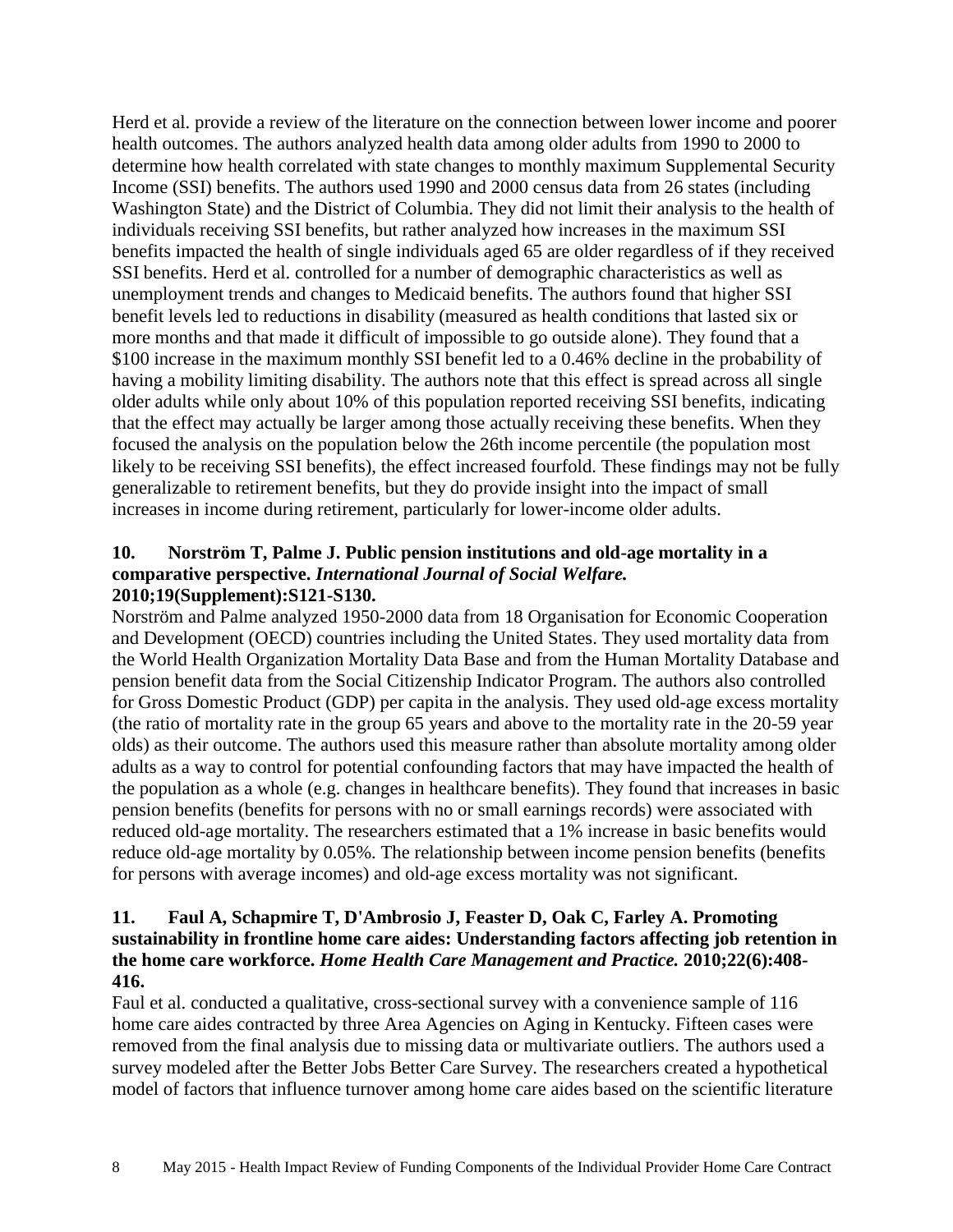(i.e. wages, health insurance benefits, demographics, working conditions, training effectiveness, and intrinsic satisfaction). They used the survey data to test the model. The majority of respondents were female (97%), 67% had a high school diploma or less, and 61% were white. The authors added factors to the model in steps to determine if they significantly improved the model's ability to predict the variance in the number of months employed as a home care aide. Age, education, wages, and intrinsic satisfaction were all significant predictors in the final model, and combined they predicted 41% of the variance in months employed. Wages was one of the strongest predictors in the model with increased wages predicting more months of employment. The authors did not indicate if they were able to account for the direction of impact between wages and months of employment.

# <span id="page-10-2"></span>**12. Healthy Youth Survey. QxQ analysis. 2012; [http://www.askhys.net/Analyzer.](http://www.askhys.net/Analyzer) Accessed March 2, 2015.**

Washington Healthy Youth Survey data from 2012 indicate that Native American youth and youth of color are more likely than their white peers to report several negative health outcomes. For example these data show that 8th, 10th, and 12th grade respondents who identified as American Indian/Alaska Native, Hispanic, or "other" or who reported multiple racial/ethnic categories were significantly more likely than their white peers to report symptoms of depression. Over forty-three percent of AI/AN 10th graders (43.3% [95% CI 37.1- 49.5%]) reported feeling depressed compared to about 29% of white 10th graders (28.5% [95% CI 27.2%-29.8%]). Among 6th graders all other racial/ethnic groups were more likely than white students to report that they had contemplated suicide; however these rates were only significant for students who identified as AI/AN, Hispanic, or "other," or identified with multiple racial/ethnic groups.

#### <span id="page-10-1"></span>**13. Matthias R, Benjamin A. Intent to stay among paid home care workers in California.** *Home Health Care Services Quarterly.* **2005;24(3):39-57.**

Matthias and Benjamin analyzed data from a federally-funded telephone survey conducted in 1996-97 with 618 randomly-selected paid home care workers in California (response rate 62.7%). These workers were employed by agencies or under a consumer-directed model where employees work for relatives or non-relatives. In both cases a publically funded home care program (In-Home Supportive Services) covers the costs of these services. Surveys were conducted in English and Spanish. The majority of respondents were female, non-white, and had a high school education or less. The authors found that a number of factors predicted intent to be working as a caregiver in 12 months: being related to the client, having fewer clients, more training, more job satisfaction, and hopes of receiving a raise. These predictors were not significant when only home care providers caring for a family member were considered. The authors cite evidence that intent to stay and intent to leave are predictors of retention and turnover.

#### <span id="page-10-0"></span>**14. Potter S, Churilla A, Smith K. An examination of full-time employment in the direct-care workforce.** *The Journal of Applied Gerontology.* **2006;25(5):356-374.**

Smith provides demographic information of individuals in the direct-care workforce using the 2003 and 2004 Annual Social and Economic Surveys. Direct-care workers are known under many different titles such as "certified nursing assistants (CNAs), home health aides, chore workers, and personal care attendants." The authors focus on women because the direct care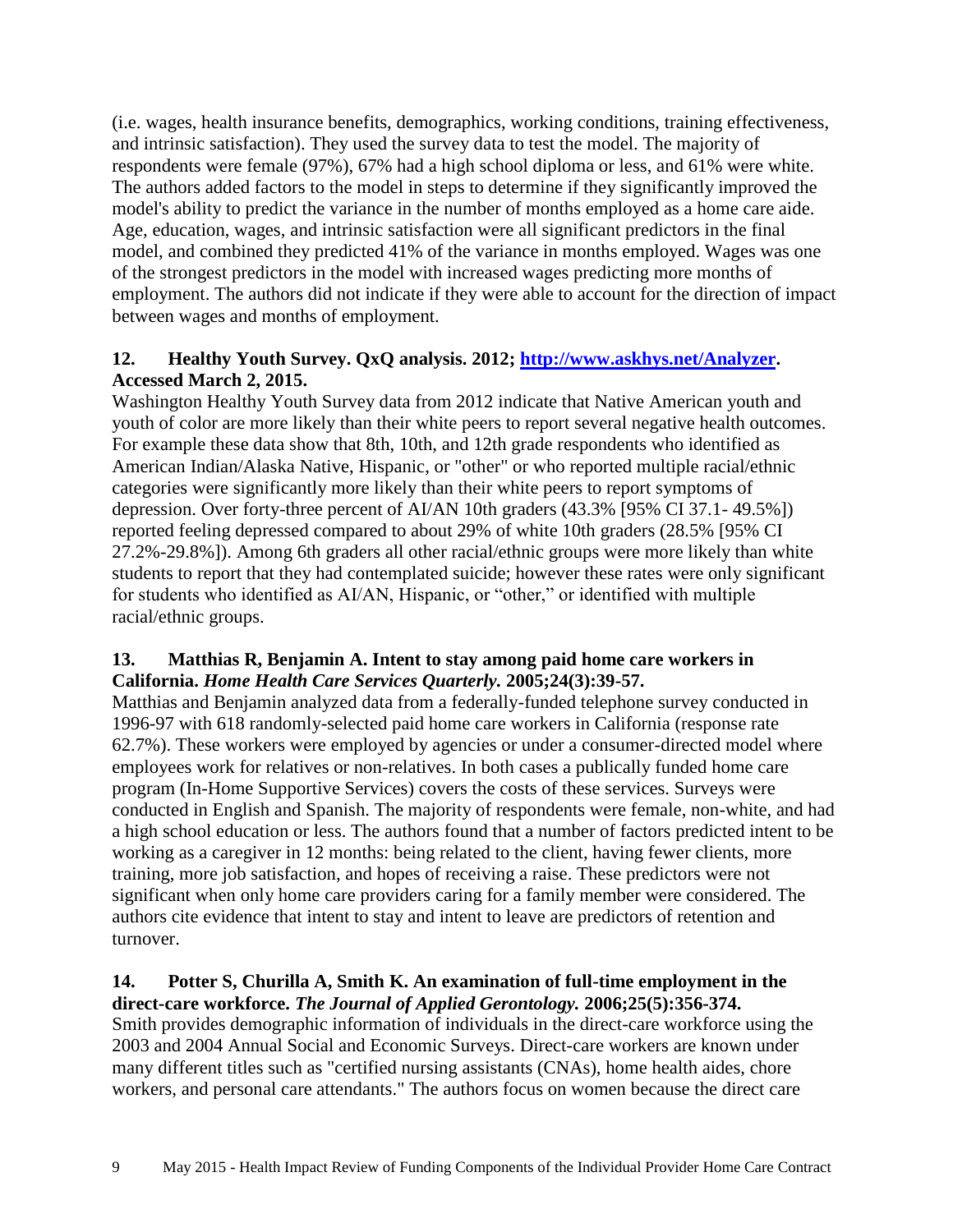workforce is mostly made up of women. These national data indicate that direct care workers were significantly more likely than other female workers in the paid workforce to be women of color, to have lower levels of education attainment, to be living and poverty, and more likely to have a child five years or younger and significantly less likely to have U.S. citizenship status.

# <span id="page-11-2"></span>**15. Powers ET, Powers NJ. Causes of caregiver turnover and the potential effectiveness of wage subsidies for solving the long-term care workforce 'crisis'.** *B.E. Journal of*

*Economic Analysis & Policy: Contributions to Economic Analysis & Policy.* 2010;10(1). Powers and Powers collected data from the Community Integrated Living Arrangement (CILA), a Medicaid program in Illinois. They surveyed the Chief Financial Officers (CFO) for all agencies receiving reimbursement from the state that provided state-authorized developmental disability and/or mental health services from July 2003 through June 2004. For large agencies the authors randomly selected five sites operated by the agency. Sixty-one of the 183 agencies responded (response rate ~33%), providing data for 200 cites. The authors did not have access to the specifics of worker turnover (e.g. quits, fires, layoffs, etc.) but agency officials indicated that the vast majority of turnover resulted from new-worker quits. The surveyed CFOs indicated that the caregiving workforce was disproportionally individuals with lower levels of educational attainment, individuals of color, and women. The authors did not have provider data and were therefore not able to control for provider characteristics. Hours and compensation data were pulled from payroll records. The authors found that agencies paying higher total compensation experienced lower turnover rates. Through modeling the authors estimated that an increase of 23.9-30.5 percent in total compensation would reduce turnover by one-third.

### <span id="page-11-0"></span>**16. SEIU 775. Advancing Racial Equity and Protecting Washington's Home Care Program. 2012; [http://seiu775.org/files/2012/09/Homecare-and-communities-of-color.pdf.](http://seiu775.org/files/2012/09/Homecare-and-communities-of-color.pdf) Accessed May 26, 2015.**

This fact sheet indicates that one in five home care workers in Washington is foreign born. In 2011, 21% of the state's home care workers lived in poverty (less than \$22,350 for a family of four). This level of poverty was 9.1% higher than the state averge.

#### <span id="page-11-1"></span>**17. Banijamali S, Jacoby D, Hagopian A. Characteristics of home care workers who leave their jobs: A cross-sectional study of job satisfaction and turnover in Washington State.** *Home Health Care Services Quarterly.* **2014;33(3):137-158.**

Banijamali et al. cite evidence that the turnover rate of individual providers in Washington State has been estimated at 37%. The authors interviewed former home care workers in the state in order to determine what reasons they gave for voluntarily leaving their jobs. The Feldman Group, Inc. conducted telephone interviews (in English) using automatic dialing machines to attempt to contact 31,205 former home care workers who had been members of SEIU 775 and had voluntarily left the profession between August 1, 2007 and October 31, 2010. They completed 402 interviews with home care "leavers." The authors used data from two previous 2010 surveys of currently employed workers conducted by the Feldman Group for SEUI 775 and SEUI Healthcare NW Training Partnership. These three surveys included a total of 1,303 respondents. The authors found that those who had left the profession were more highly educated, had higher household incomes, and were more likely to be white than those who were currently employed in the profession based on recent surveys. Insufficient pay and not receiving enough paid hours while employed as individual providers were the problems most commonly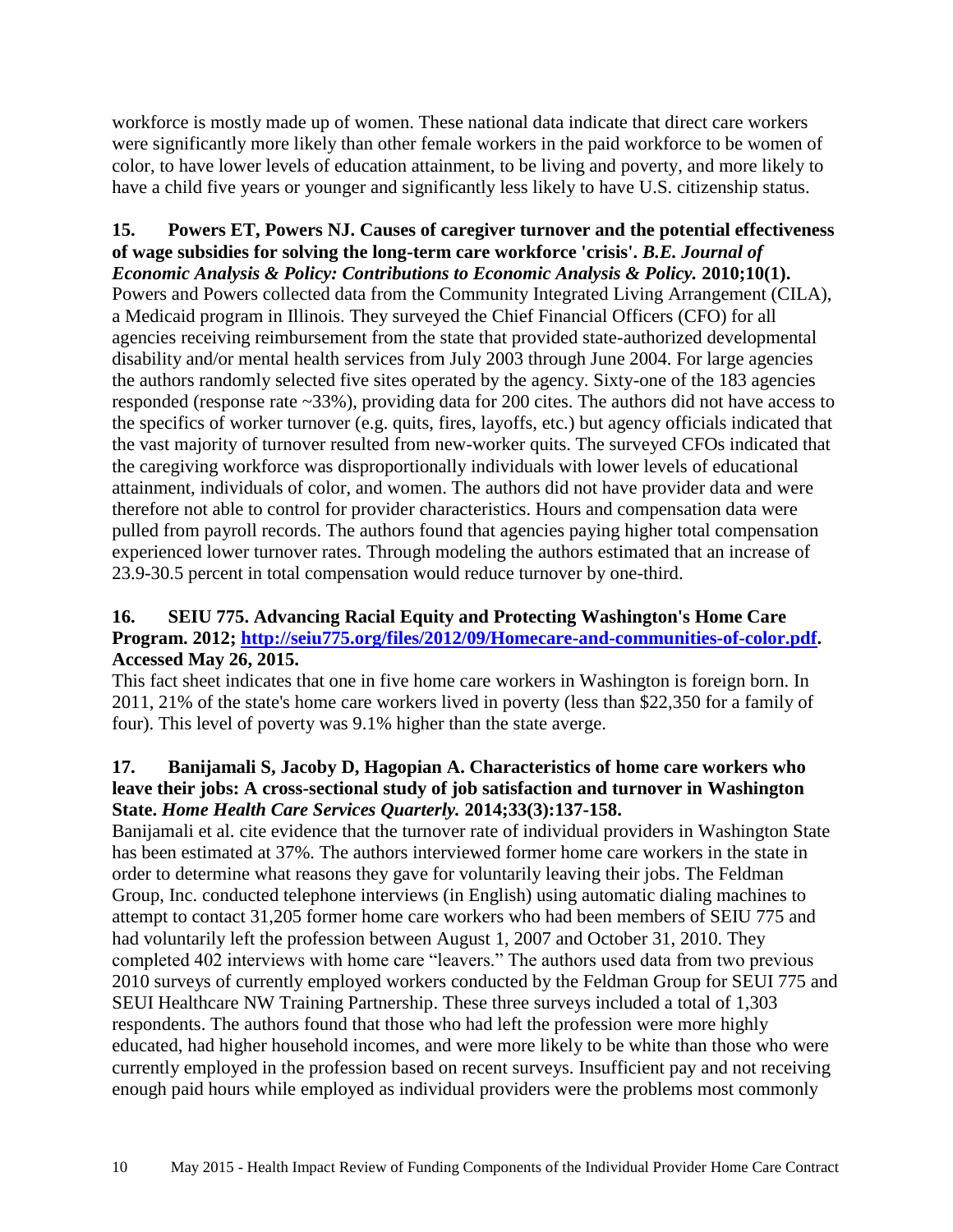cited by former home care providers. A lack of pension or retirement benefits was also cited as a problem for these former providers. Twenty-three percent of these providers indicated that the main reason that they left the home care profession was that they wanted better wages and/or benefits. Currently employed leavers were, on average, earning \$4.53 per hour more in their current job than when they were working as individual providers. In addition, a larger percentage of currently employed former home care workers were receiving retirement benefits in their new jobs (21%) compared to when they were working in home care (6%). When asked what wage they would need in order to consider returning to work in home care, 72% of respondents indicated that they would need higher wages than previously received, half of whom indicated that they would need a wage of at least \$15 per hour. Fifty-one percent of respondents indicated that higher wages would be the best way to incentivize more workers to enter the home care profession and 12% indicated that improved benefits would be the best way. The survey of leavers indicates that 59% of respondents cared for a family member or somebody that they knew prior to providing care. The surveys conducted with current home care providers showed that 72% of respondents cared for a family member of somebody that they knew prior to providing care. This study was funded by SEIU 775.

#### <span id="page-12-0"></span>**18. SEUI 775. Washington Home Care Providers (unpublished). 2015.**

Representatives from SEIU 775 indicated that about 33,000 individual providers and 8,000 agency providers in Washington will be impacted by the 2015-2017 contract. Data from February of 2015 for nearly 20,000 home care providers in Washington provided by SEIU 775 indicate that this provider population is made up of about 32.8% individuals of color and American Indian/Alaska Natives.

#### <span id="page-12-1"></span>**19. Washington State Office of Financial Management. Estimates of April 1 Population**

**by Age, Sex, Race and Hispanic Origin. 2014; http://www.ofm.wa.gov/pop/asr/.**  Data from the Office of Financial Management indicate that in 2014 the state population was made up of about 29.2% people of color and American Indian/Alaska Natives.

<span id="page-12-2"></span>**20. Baughman RA, Smith KE. Labor mobility of the direct care workforce: Implications for the provision of long-term care.** *Health Economics.* **2012;21(12):1402-1415.** Baughman and Smith cite evidence that annual turnover rates among direct care providers ranges from 25% to well over 100%. The researchers analyzed national data collected from direct care workers through the 1996-2000 and 2001-2003 Surveys of Income and Program Participation (SIPP). Survey respondents are surveyed every four months for three years and provide information for the most recent month as well as the preceding three months. The authors used the occupation codes to identify direct care workers (e.g. nursing aides, orderlies). There is no occupation code specifically for home care providers so they are captured by the other occupation codes. Baughman and Smith identified 3,595 spells of direct care work (a spell ends when an employee indicates in the survey that they have switched employers), for 2,711 different direct care workers. The authors found that job spells for direct care employees were short (averaging less than 10 months) and that higher wages were correlated with longer lengths of employment (lower turnover). In order to account for the potential that wages are associated with longer terms of employment because wages increase with longer tenure, they used a number of other variables (e.g. starting wages, Medicaid wage pass-through programs, median wages) that are correlated with wages but not tenure in order to isolate the impact of wages on tenure. These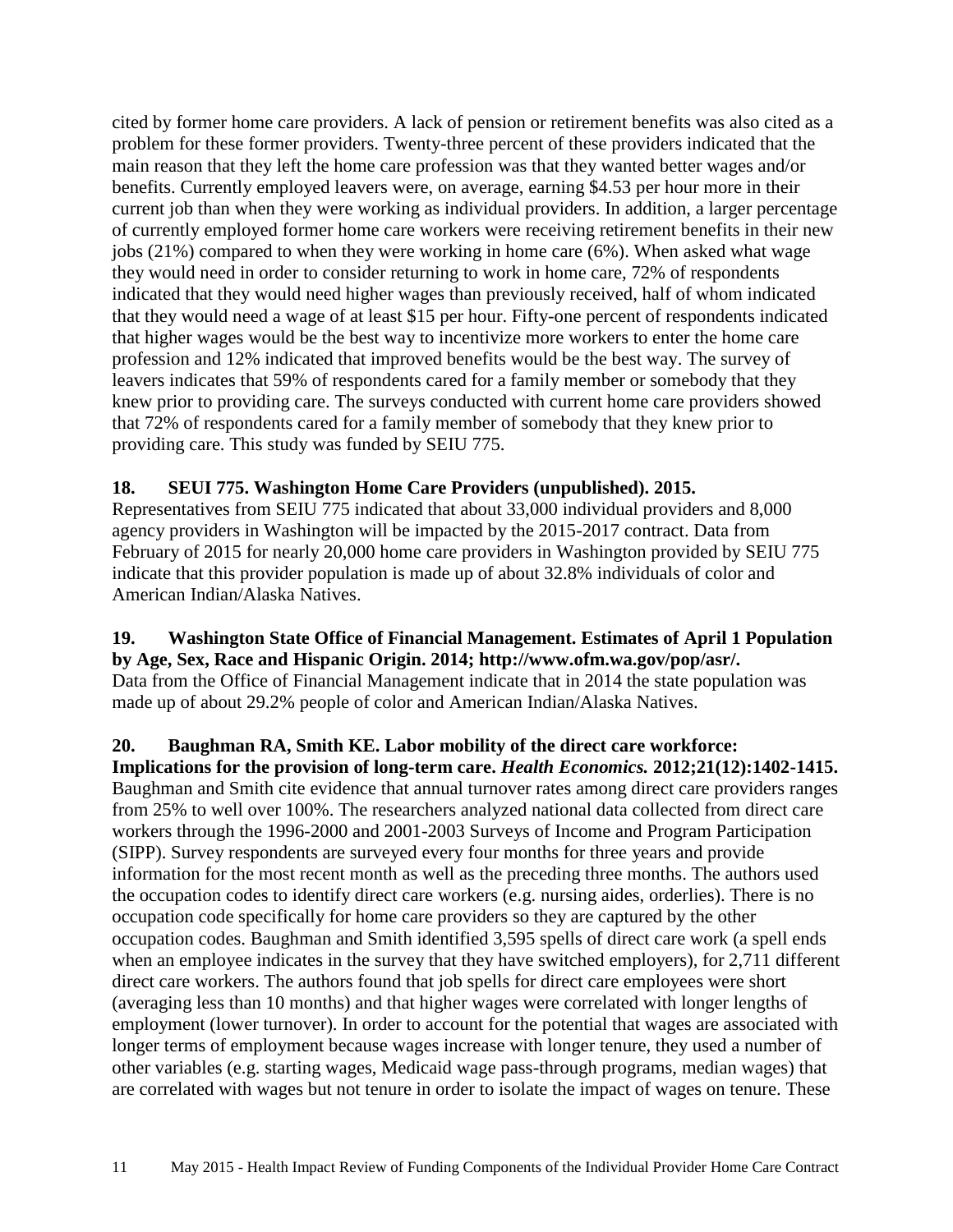models showed that higher wages still had a statistically significant, though modest effect, on lengthening job spells. A dollar increase in wage (approximately 11% of the median wages of respondents) was associated with a 2% reduction in the probability of leaving a job in a given month.

#### **21. Dill J, Cagle J. Caregiving in a patient's place of residence: Turnover of direct care workers in home care and hospice agencies.** *Journal of Aging and Health.* **2010;22(6):713- 733.**

Dill and Cagle analyzed the difference in turnover rates for home care and hospice agencies with a focus on direct care workers. The authors analyzed 2003 data collected as part of the Better Jobs Better Care initiative. Managers at home care and hospice organizations in North Carolina completed mailed surveys. The surveys were sent to all 80 hospice agencies in the state and to a sample of 502 home care agencies (sampled proportionally to their prevalence in three regions). One hundred and forty-eight home care agencies (response rate 29%) and 40 hospice agencies (response rate 50%) completed the survey. A number of agencies were excluded from analysis because of missing data or extremely high turnover rates suggesting incorrect data. This led to 93 home care agencies and 29 hospice agencies being included in the analysis. The authors also analyzed linked employee wage and regional characteristics data. The only wage data available was the lowest wage offered to direct care workers by an agency—average wages were unavailable for analysis due to missing values. They found that, at the agency level, wages and health care benefits were not significantly related to turnover. Turnover included both voluntary (quits) and involuntary (e.g. fires, lay-offs) separations. When they analyzed the data by voluntary and involuntary turnover they found that offering health care benefits did lead to a significant reduction in involuntary turnover for an agency.

#### <span id="page-13-0"></span>**22. Morris L. Quits and job changes among home care workers in Maine: The role of wages, hours, and benefits.** *The Gerontologist.* **2009;49(5):635-650.**

<span id="page-13-1"></span>Morris conducted a two-wave survey of home care workers in Maine. The author selected 50 agencies (of 122 identified) to provide sample variation in geographic location, agency size, and majority private-pay versus Medicaid clients. Twenty-five of the 50 employers agreed to participate in the survey. Employees of these agencies were surveyed in 2005 and again in 2007. All of the workers in small agencies were contacted while 50-75% subsamples were randomly selected for agencies with over 100 direct care workers. Of the 1,126 contacted workers, 819 participated in the first wave of the survey (73% response rate), and 662 participated in the second wave (59% response rate). The author excluded workers who experienced involuntary job exits. Morris conducted a series of logistic regressions and found that higher wages were associated with lower intent to leave, but that this association did not reach statistical significance. However, wages were significantly associated with lower actual turnover even after controlling for all other job, worker, and labor market factors. Morris estimates that a 20% wage increase (e.g. from \$9.23 to \$11.08) leads to a 7% reduction in intent to leave and a 28% reduction in actual turnover. Morris also outlined the findings from a study conducted by Howes (2005) which tracked the changes to turnover among home care workers from 1997 to 2002 in San Francisco as the wage rate increased due to a living wage ordinance. Howes also found a significant positive association between increasing wages and increased retention.